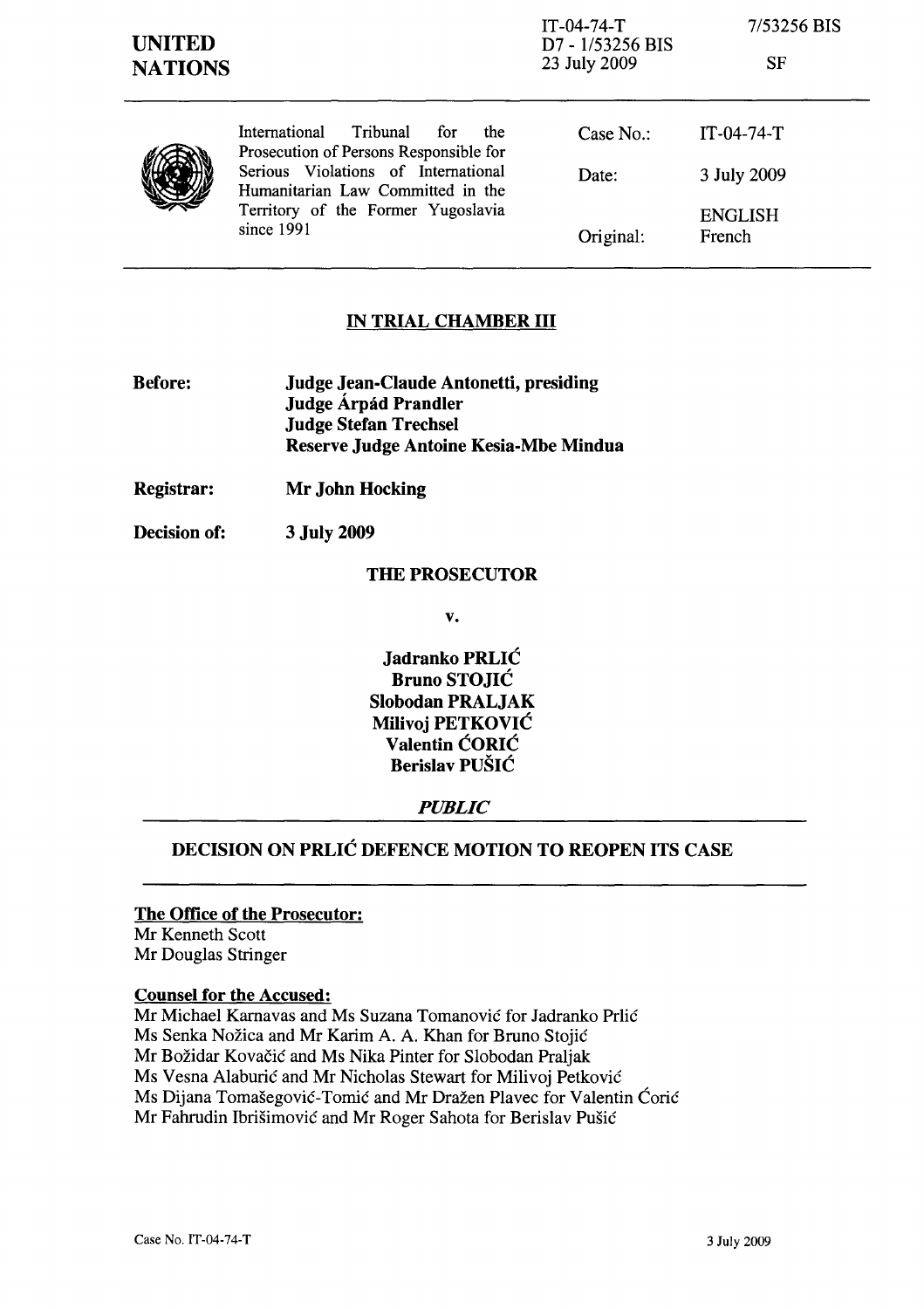6/53256 BIS

**TRIAL CHAMBER III** ("Chamber") of the International Tribunal for the Prosecution of Persons Responsible for Serious Violations of International Humanitarian Law Committed in the Territory of the Former Yugoslavia since 1991 ("Tribunal"),

**SEIZED** of a motion by Counsel for the Accused Prlic ("Prlic Defence") ("Jadranko Prlic's Motion to Re-open his Defence Case to Adduce *Viva Voce* Testimony from Expert Witness Dr. John R. Schindler, Professor of Strategy, U.S Naval War College & Author of *Unholy Terror: Bosnia, Al-Qa'ida, and the Rise of Global Jihacl'),* to which two annexes are attached, filed publicly on 2 June 2009 ("Motion"), in which the Prlic Defence requests that the chamber grant it leave to reopen its case in order to present the *viva voce* testimony of an expert witness, Doctor John R. Schindler, author of the book *Unholy Terror: Bosnia, Al-Qa'ida, and the Rise of Global Jihad* ("Doctor Schindler's Book"),

**NOTING** the motion filed publicly by Counsel for the Accused Praljak ("Praljak Defence") ("Slobodan Praljak's Joinder of Jadranko Prlic's Motion to Re-open Jadranko Prlic's Defence Case") on 4 June 2009 ("Joinder Motion"), in which the Praljak Defence joins the Prlic Defence Motion,

**NOTING** the oral decision rendered by the Chamber at the hearing of 8 June 2009, in which it reminded the parties that they must respond to the Motion no later than 16 June  $2009$ , $<sup>1</sup>$ </sup>

**NOTING** the oral decision rendered by the Chamber at the hearing of 16 June 2009, authorising the Office of the Prosecutor ("Prosecution") to exceed the word-limit in its response to the Motion, <sup>2</sup>

**NOTING** the response filed publicly by the Prosecution ("Prosecution Response to Prlic Motion to Reopen Defence Case and Allow Schindler Evidence"), on 16 June 2009 ("Response"), in which the Prosecution objects to the reopening of the Prlic Defence case,

<sup>&</sup>lt;sup>1</sup> Transcript in French ("T(F)"), 8 June 2009, pp. 41254 and 41255.

 $2$  T(F), 16 June 2009, pp. 41530 and 41531.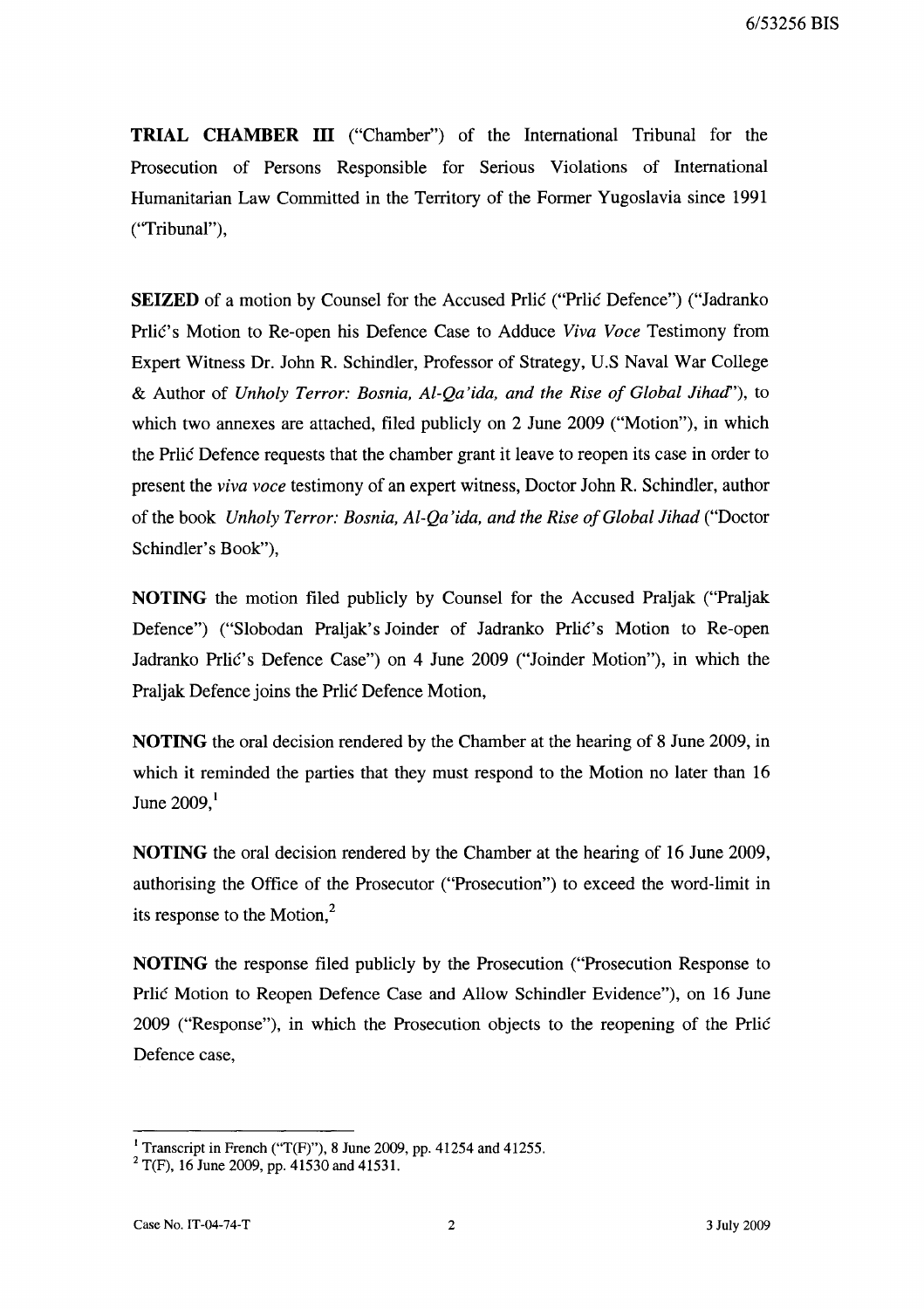**NOTING** the oral decision rendered by the Chamber at the hearing of 17 June 2009 granting leave to the Prlic Defence to file a reply<sup>3</sup> and the "Jadranko Prlic's Reply to Prosecution Response to Prlic Motion to Reopen Defence Case and Allow Schindler Evidence", filed publicly by the Prlic Defence on 24 June 2009 ("Reply"), in which the Prlic Defence rejects the arguments raised in the Response and sets out its reasoning in favour of reopening its case,

**CONSIDERING** that in the Motion, the Prlic Defence seeks, on the one hand, leave to introduce Doctor Schindler's Book and a brief report containing, relevant documents, according to the Prlic Defence, and on the other hand, five additional hours in addition to the 95 hours already allotted to it by the Chamber for the presentation of its case, $4$ 

**CONSIDERING** that the Prlic Defence argues that Doctor Schindler's evidence is relevant and probative since it provides a context to the events alleged in the Amended Indictment of 11 June 2008 ("Indictment") and contradicts the allegations of the existence of a joint criminal enterprise put forward by the Prosecution,<sup>5</sup>

**CONSIDERING** that the Prlic Defence argues that Doctor Schindler's evidence will provide an alternative to the allegation of a joint criminal enterprise, notably by giving evidence about an influx of Mujahedin in Bosnia, the policy of President Izetbegovic and the importance of his Islamic Declaration and that, as such, it will not prejudice the other Accused, but may well benefit them; that similarly, this evidence should not prejudice the Prosecution, which will have the possibility of cross-examining the witness,<sup>6</sup>

**CONSIDERING** that in its Motion, the Prlic Defence describes the additional time requested, namely 5 hours, as insignificant; considers that this request for additional times does not infringe on the rights of the other Accused to a fair and expeditious trial, and argues that the stage of the trial does not prohibit the reopening of its case,<sup>7</sup>

 $3$  T(F), 17 June 2009, pp. 41550 and 41551.

<sup>4</sup> Motion, p. 1.

 $<sup>5</sup>$  Motion, paras 9-11.</sup>

<sup>6</sup> Motion, paras 9-13.

 $<sup>7</sup>$  Motion, paras 14 and 15.</sup>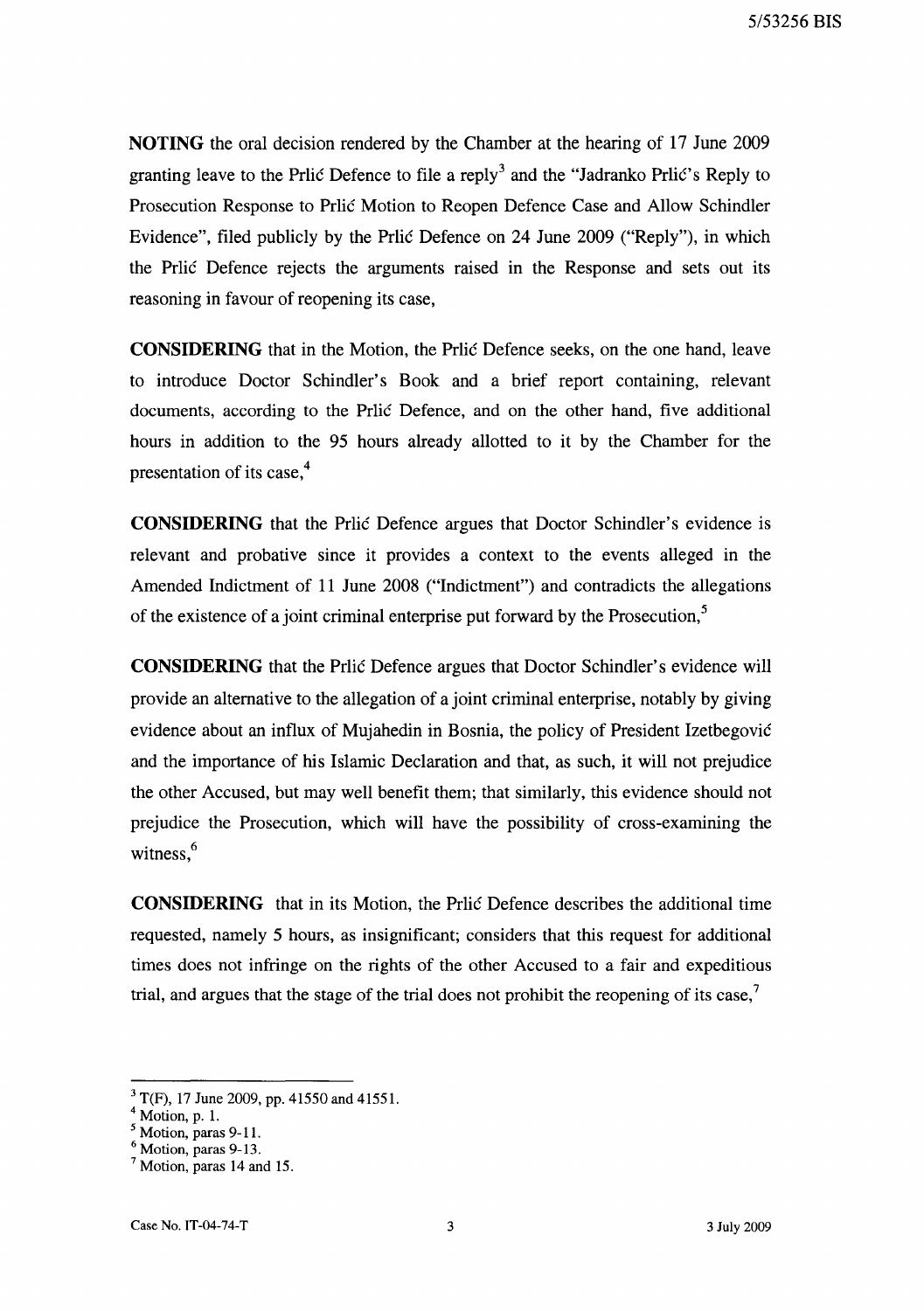**CONSIDERING** that in support of the Motion, the Pric Defence argues that, despite its due diligence, it only became aware of the existence of Doctor Schindler's Book in March 2009, after it had finished presenting its evidence; $<sup>8</sup>$  that as soon as it learned of</sup> the book, it immediately took the necessary measures to obtain a copy thereof, analyse it, locate and contact its author and consider the possibility of presenting him as a Defence witness.<sup>9</sup>

**CONSIDERING** that the Prlic Defence argues that if it had had prior knowledge of the existence of Doctor Schindler's Book, it would have made reference to it during the Prosecution case and during its own case,  $10$ 

**CONSIDERING** that in its Joint Motion, the Praljak Defence argues that Doctor Schindler's evidence would be relevant as it would contradict the theory of a joint criminal enterprise advanced by the Prosecution,<sup>11</sup>

**CONSIDERING** that in the Response, the Prosecution objects to the Prlić Defence Motion on the ground that it has not presented any facts that would justify reopening its case as required by Tribunal case-law, $^{12}$ 

**CONSIDERING** firstly that the Prosecution argues that the Price Defence had a more than adequate opportunity to prepare and present its defence as it relates to the involvement of foreign Muslim fighters in the war in Bosnia and Herzegovina, and that this therefore does not constitute a new subject, $^{13}$ 

**CONSIDERING** that the Prosecution argues that Doctor Schindler's Book was published in 2007 and that the Prlic Defence cannot claim that it exercised due diligence in its research of evidence relating to the topics raised in the book, and has not established that this book is essential to its case,<sup>14</sup>

<sup>&</sup>lt;sup>8</sup> Motion, paras 3 and 16.

<sup>&</sup>lt;sup>9</sup> Motion, para. 16.

<sup>&</sup>lt;sup>10</sup> Motion, para. 17.

<sup>&</sup>lt;sup>11</sup> Joinder Motion, para. 3.

<sup>&</sup>lt;sup>12</sup> Response, paras 1 and 4.

<sup>&</sup>lt;sup>13</sup> Response, paras 5-11.

<sup>&</sup>lt;sup>14</sup> Response, para. 12.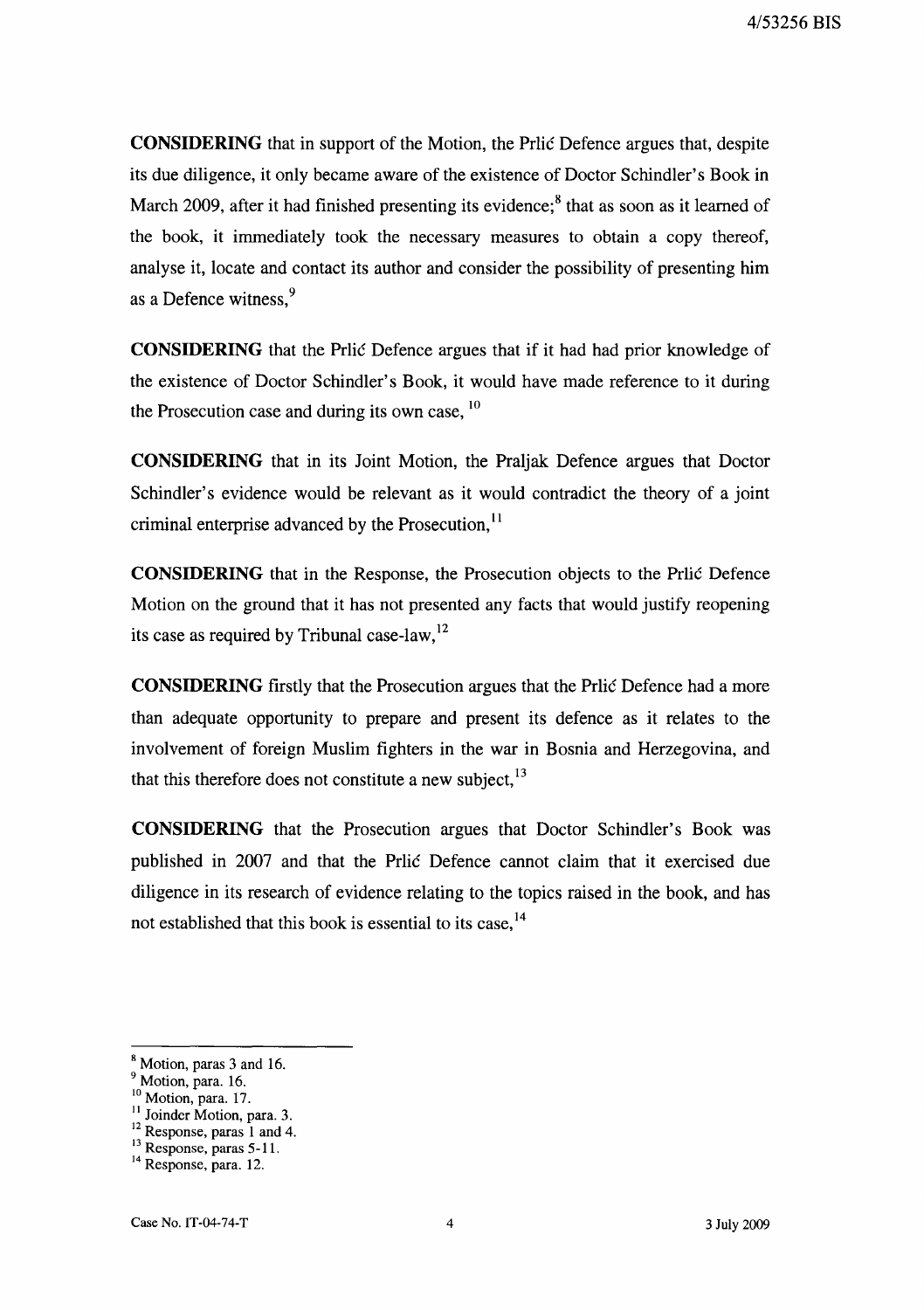3/53256 BIS

**CONSIDERING** furthennore that the Prosecution argues that the Prlic Defence failed to demonstrate the probative value of this document, as well as the absence of the prejudice that a reopening of the case would cause the Prosecution, 15

**CONSIDERING** finally that the Prosecution believes that the Prlic Defence request to be granted an additional five hours must be evaluated within the context of this specific trial and would in fact require, taking into account the time allotted for the cross-examinations, more than a week and a half of additional trial time, <sup>16</sup>

**CONSIDERING** that the Prlic Defence argues in its Reply that it has demonstrated the absence of prejudice to the Prosecution should its case be reopened and that it has adequately justified its Motion by recalling that: (a) through Doctor Schindler's testimony, it intends to adduce evidence relating to President Izetbegović's true objectives for Bosnia and Herzegovina, which led to the establishment of the HZlHR H-B as an auto-defensive reaction;<sup>17</sup> (b) that it could not, even by exercising due diligence, have discovered Doctor Schindler's Book earlier;<sup>18</sup> (c) that Doctor Schindler's Book and evidence are relevant and have probative value as they contradict the allegations of a joint criminal enterprise put forward by the Prosecution, <sup>19</sup>

**CONSIDERING** that the Chamber recalls that the reopening of a party's case after its case has closed is not provided for in the Rules of Procedure and Evidence ("Rules"), but has been recognised in the case-law,

**CONSIDERING** that the Appeals Chamber has held that "the primary consideration in detennining an application for reopening a case to allow for the admission of fresh evidence is the question of whether, with reasonable diligence, the evidence could have been identified and presented in the case-in-chief of the party making the application", $^{20}$ 

<sup>15</sup> Response, paras 14-18.

<sup>16</sup> Response, p. 20.

<sup>&</sup>lt;sup>17</sup> Response, paras 3 and 4.

<sup>&</sup>lt;sup>18</sup> Reply, paras 5 and 6.

<sup>19</sup> Reply, paras 7-9.

*<sup>20</sup> The Prosecutor v. Zejnil Delalic et aI.,* Case No. IT-96-21-A, 20 February 2001 *("Celebici* Appeal Judgment"), para. 283.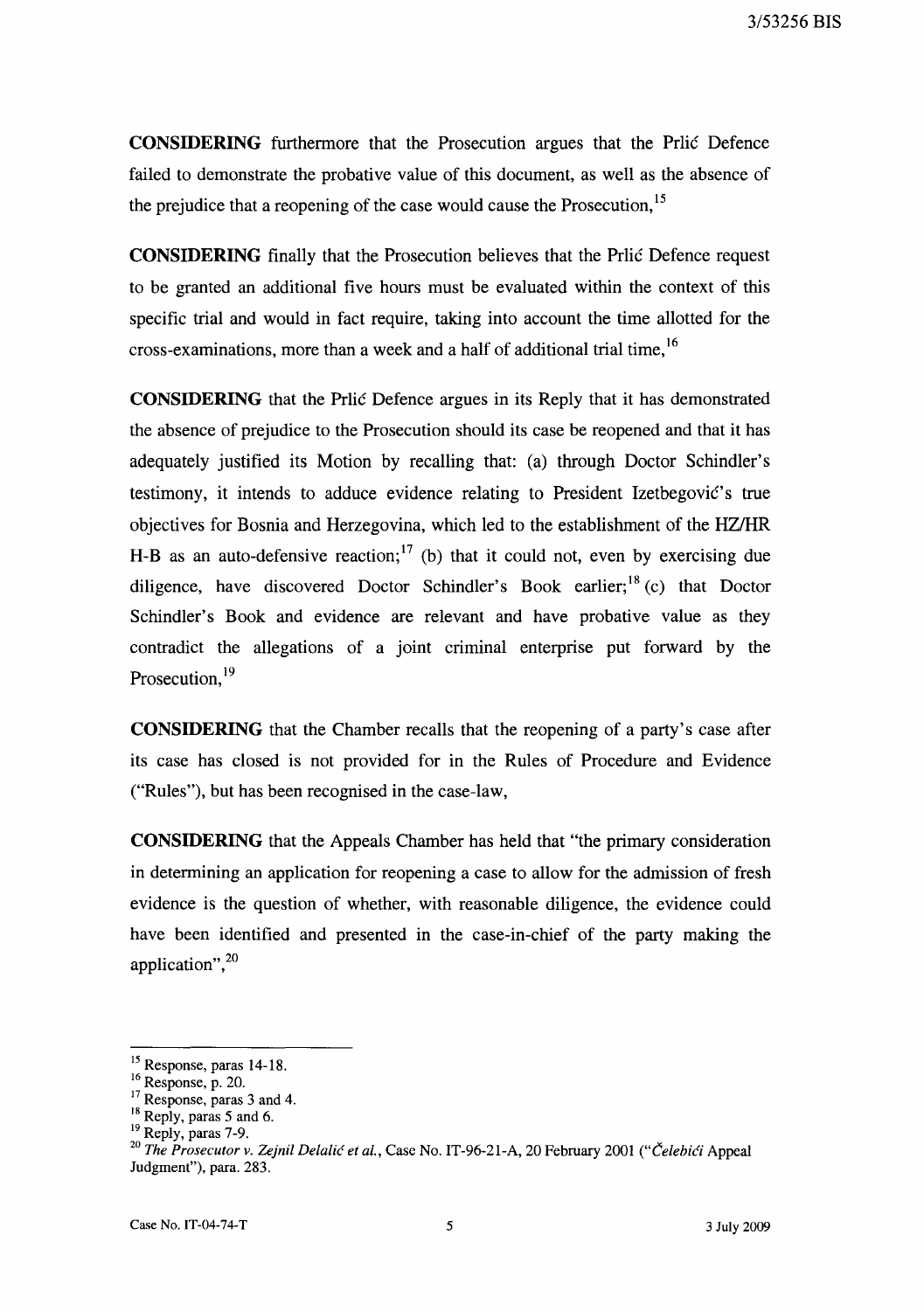**CONSIDERING** that in accordance with the Tribunal's case-law, when a Trial Chamber is satisfied that the party making the application has exercised diligence, it must then exercise its discretion as to whether to admit the new evidence by weighing its probative value against the prejudice that might be caused to the accused by admitting it at such a late stage,  $2<sup>1</sup>$ 

**CONSIDERING** that the Chamber must first determine if by exercising all due diligence the Prlic Defence could have identified and produced Doctor Schindler's Book and had the author testify during the presentation of its case,

**CONSIDERING** that the Chamber notes that the Prlic Defence argues that, despite all its efforts, it only learned of the publication of Doctor Schindler's Book in March  $2009^{22}$  and that, from this date on, it made all the necessary efforts to obtain a copy of the book, analyse it, locate and contact the author in order to consider having him testify as an expert witness,  $2^3$ 

**CONSIDERING** that the Prosecution notes that the book in question was published in 2007 and that the Prlic Defence has not provided any proof that it exercised the due diligence necessary in locating Doctor Schindler's book,  $^{24}$ 

**CONSIDERING** that the Chamber notes that in its Reply, the Prlic Defence does not provide any additional facts to explain the late discovery of Doctor Schindler's  $Book.<sup>25</sup>$ 

**CONSIDERING** that the Chamber notes that the book *Unholy Terror: Bosnia, Al-Qa'ida, and the Rise of Global Jihad* was published by Zenith Press in 2007, as acknowledged by the Prlic Defence in footnote 1 of its Motion,  $^{26}$ 

**CONSIDERING** that the Chamber recalls that the Prlic Defence presented its case between 5 May 2008 and 15 January 2009,

<sup>21</sup>*Celebici* Appeal Judgment, para. 283; *The Prosecutor v. Enver Hadzihasanovic,* Case No. IT-OI-47-

T, Decision on the Prosecution's Application to Reopen its Case, 1 June 2005, para. 35.

 $22$ <sup>22</sup> Motion, para. 3.

 $23$  Motion, para. 16.

<sup>24</sup> Response, para. 12.

 $25$  Reply, paras 5 and 6.

 $26$  Motion, p. 1.